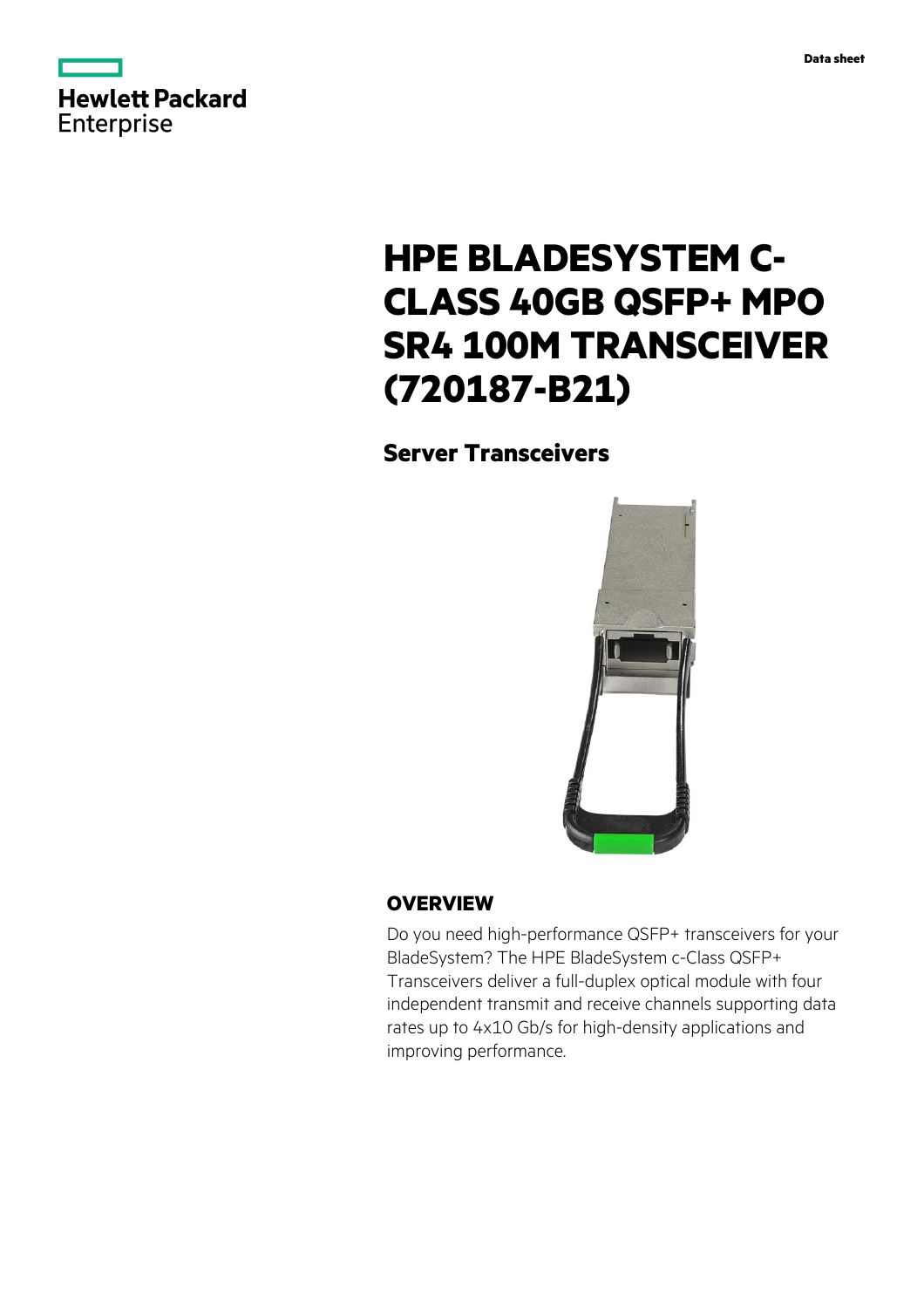#### **FEATURES**

#### **Featured Characteristics**

Supports 4 lanes x 10.3 Gb/s.

Supports link distances up to 100 m on OM3 MMF and 150 m on OM4 MMF for SR4 and up to 10 km on SMF for LR4.

Less than 1.5 W maximum power dissipation for SR4/CSR4 and less than 3.5 W for LR4.

Can be used either for 40GbE or for aggregating 4x 10GbE links.

MPO connector (SR4) or LC connector (LR4).

## **Technical specifications HPE BladeSystem c-Class 40Gb QSFP+ MPO SR4 100m Transceiver**

| <b>Product Number</b>              | 720187-B21                                                       |
|------------------------------------|------------------------------------------------------------------|
| <b>Ports</b>                       | 1 MPO 40-GbE port (IEEE 802.3ba Type 40Gbase-SR4)<br>Full Duplex |
| <b>Connector type</b>              | <b>MPO</b>                                                       |
| Wavelength                         | 850 nm                                                           |
| <b>Transceiver form factor</b>     | QSFP+                                                            |
| <b>Cable type</b>                  | OM3, OM4                                                         |
| <b>Fiber type</b>                  | Multi-mode                                                       |
| <b>Maximum distance</b>            | Up to 100m (OM3)<br>up to 150m (OM4)                             |
| <b>Product Dimensions (metric)</b> | 13.18 x 1.835 x 1.371cm                                          |
| Weight                             | 35g                                                              |